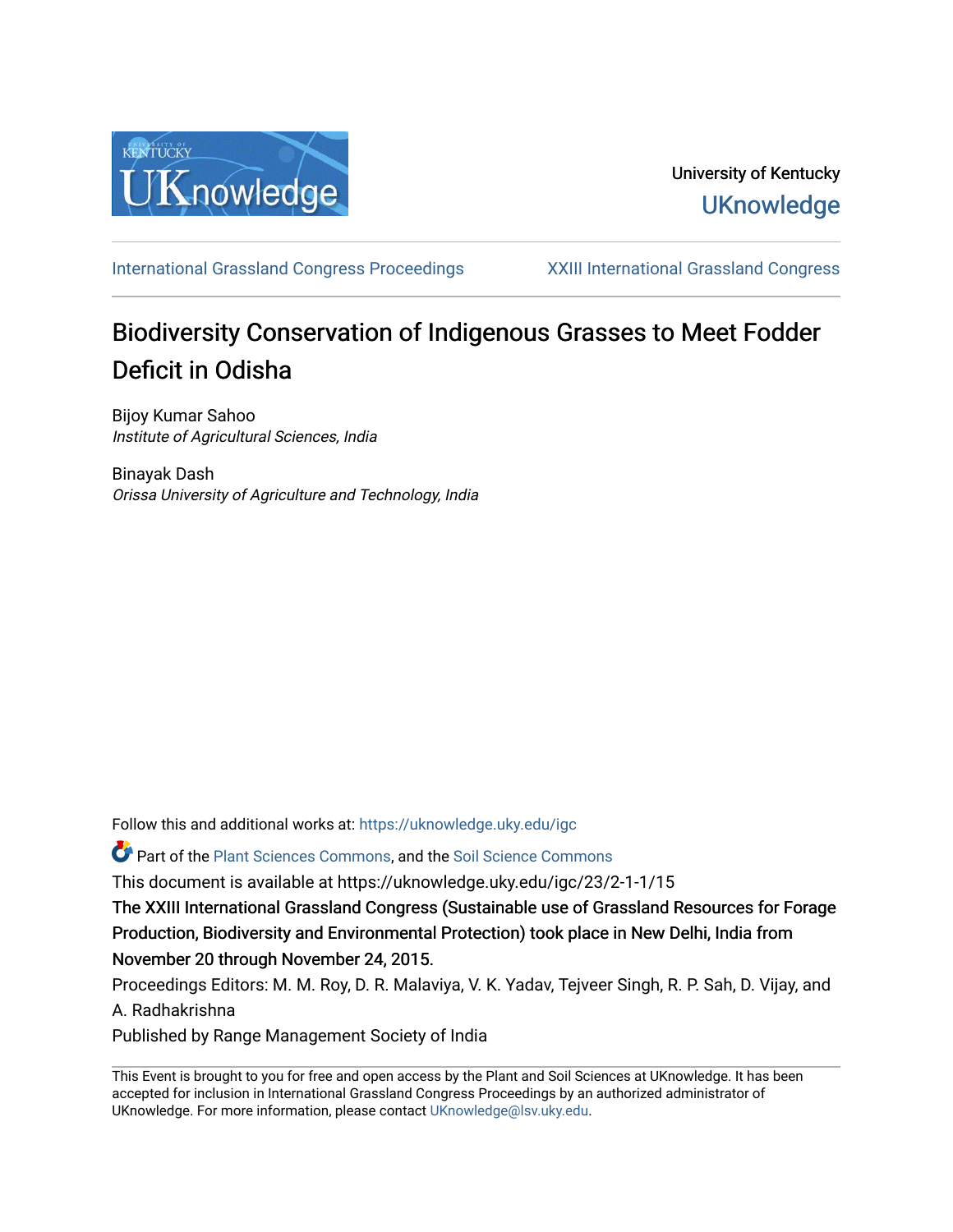Paper ID: 1228 **Theme 2.** Grassland production and utilization **Sub-theme 2.1.** Quality, production, conservation and utilisation

## **Biodiversity Conservation of indigenous grasses to meet fodder deficit in Odisha**

### **Bijoy Kumar Sahoo1\* , Binayak Dash<sup>2</sup>**

<sup>1\*</sup>Institute of Agricultural Sciences, SOAU, Bhubaneswar, Odisha, India <sup>2</sup>Orissa University of Agriculture and Technology, Bhubaneswar, Odisha, India \*Corresponding author e-mail: bks\_agro@yahoo.com

**Keywords:** Biodiversity Conservation, Indigenous grass

#### **Introduction**

In Odisha, underfeeding of the livestock is the primary reason for decrease in production potential of the animals. On an average a desi cow of the state yields 0.214 kg of milk per day. The neglected calf management for generations also reduced the body weight of bullocks gradually. Low productivity of the indigenous and crossbred cows in the state is the absence of proper feeding material for them. The fodder availability in the state is ill matched to the livestock population. Out of the total greenfodder availability, contribution of cultivated green fodder is only 2.83% and majority (97.17 %) is available through grazing in permanent pasture, forest, cultivable wasteland and other fallow land. Due to heavy pressure on land resources, the possibility of increasing forage production by bringing more areas under fodder crops is remote and under such a situation, natural fodder resources on which majority of the livestock depends for grazing, bears a future for sustainable development. There are several herbs/grasses suitable for a variety of land situations, which provide feeding to about 98% of animals in rural Odisha. These grasses are naturally grown on field bunds, river/canal embankments, forest areas, hilly slopes and swampy areas, which are palatable and have a potential for improving the health and productivity level of livestock. The rural people without any harmful effects are so far feeding these grasses to the animals. These perennial grasses can be exploited either in their present productivity level or can be genetically manipulated for higher performance.

In Odisha, a good number of grasses/shrubs grown naturally, have not been explored properly and remained outside the target group of Forage Research and Extension workers. These grasses/shrubs have long been providing feeding to almost 98% of the total livestock of the state. But no sincere attempt has been made by research workers and planners to conserve the diversity of these resources and develop the characteristics. In many of the cases, these diversified genera are being overgrazed and ultimately get extinct. Out of several species, Para grass, Job's tear (Coix) and Broom grass can be exploited easily to compensate the green fodder deficit in Orissa. These species usually grows in problematic marginal/sub-marginal land and are being grazed by cattle for ages. In spite of their widespread distribution and lot of genetic diversity, their potentiality is yet to be exploited. Very less attempt has been made to study their habitat, soil and climatic requirements, flowering and seeding behaviour, propagation and genetic diversity. Conservation of these genetic resources and subsequent research and extension activities promoting such indigenous and under-utilized species will help in rehabilitating vast acreage of problematic soils for productive use.

In the present scenario, livestock is the major component to improve the per capita income of rural masses in Orissa. As majority (about 80%) of the farmers are small and marginal owning less than 2 ha of land, cattle / buffalo rearing need to be an important economic activity for sustainable development of rural areas. Animal wealth constitutes an integral part in our agrarian background and plays a vital role in rural economy. Livestock is the main source of proteins in the daily diets of rural masses as well plays a major role in providing the main source of traction power in a less mechanized state like Odisha. Similarly, utilization of dung for manure and fuel purpose is another important reason of livestock rearing. In spite of such a lucrative contribution, livestock resources more particularly the cattle population has always been neglected except in specialized dairy units. This is more so, because livestock production like agriculture is the endeavor of small and marginal farmers.

In Odisha, underfeeding of the livestock is the primary reason for decrease in production potential of the animals. On an average an indigenous cow of the state yield only 0.214 kg of milk per day. The neglected calf management for generations also reduced the body weight of bullocks gradually. Draught animals in Orissa, both bullocks and hebuffaloes are small in size, although the buffaloes are a shade larger than the bullocks, both in body size and body weight. Thus feeding is one of the essential prerequisites for achieving desired productivity level of animals. Low productivity of the indigenous and crossbred cows in the state is the absence of proper feeding material for them. Studies conducted so far